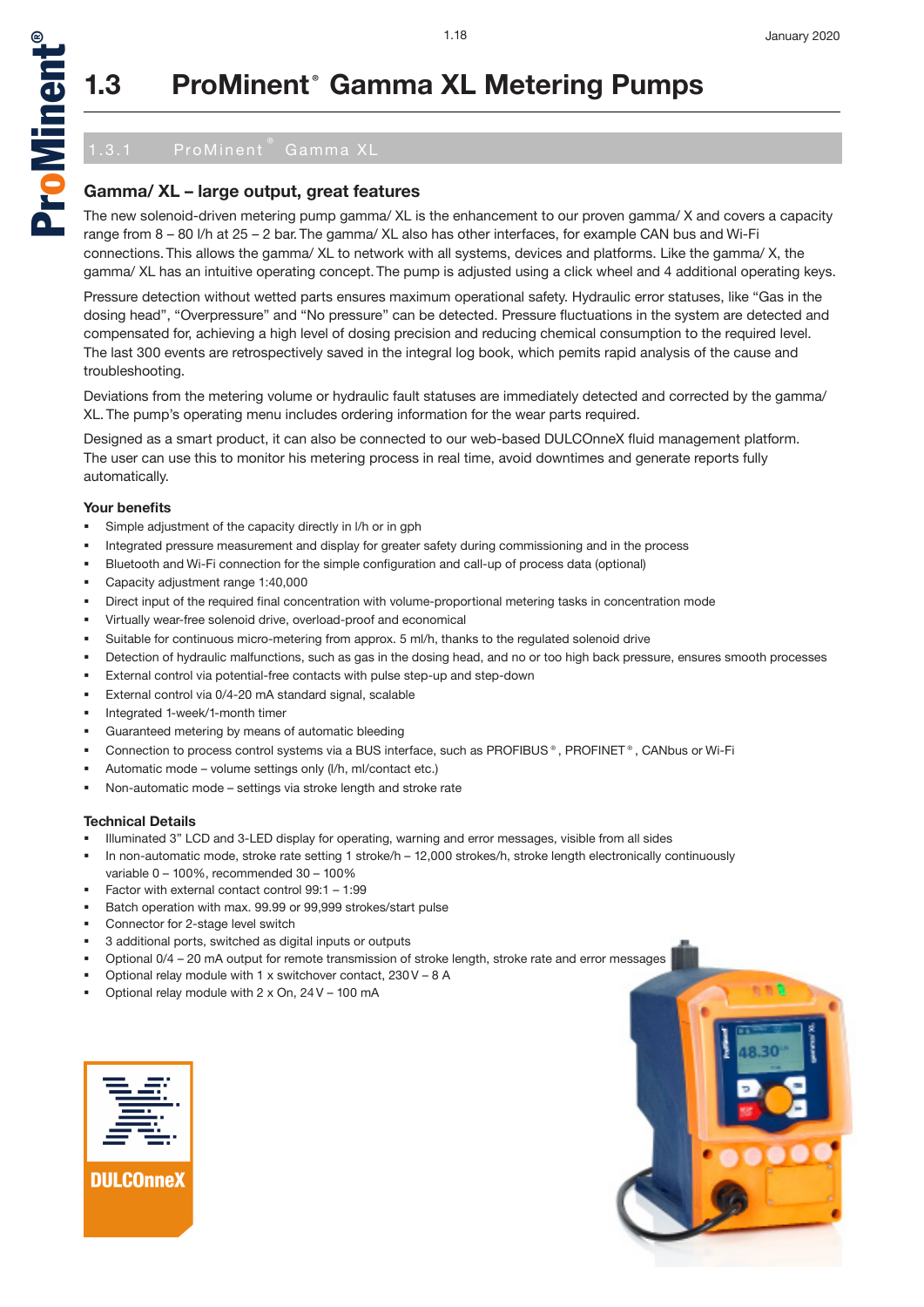| Pump type<br>Gamma/XL                                                   | Max.<br>pressure<br>bar | <b>Delivery</b><br>rate | Theor. stroke<br>volume | Max. stroke<br>rate | <b>Nominal</b><br>diameter | <b>Suction</b><br>lift | <b>Shipping weight</b><br>NPE, NPB, PVT / SST |  |  |  |
|-------------------------------------------------------------------------|-------------------------|-------------------------|-------------------------|---------------------|----------------------------|------------------------|-----------------------------------------------|--|--|--|
|                                                                         |                         | I/h                     | ml/stroke               | Strokes/min         |                            | m WC                   | kg                                            |  |  |  |
| GXLa 2508                                                               | 25                      | 7.80                    | 0.67                    | 200                 | $8 \times 4^{**}$ mm       | $5^*$                  | 10/11                                         |  |  |  |
| GXLa 1608                                                               | 16                      | 7.80                    | 0.67                    | 200                 | $8 \times 5^{**}$ mm       | $5*$                   | 10/11                                         |  |  |  |
| GXLa 1612                                                               | 16                      | 12                      | $\mathbf{1}$            | 200                 | $8 \times 5$ mm            | $6*$                   | 10/11                                         |  |  |  |
| GXLa 1020                                                               | 10                      | 19.6                    | 1.7                     | 200                 | $12 \times 9$ mm           | $5*$                   | 10/11                                         |  |  |  |
| GXLa 0730                                                               | $\overline{7}$          | 29.4                    | 2.5                     | 200                 | $12 \times 9$ mm           | $5^*$                  | 10/11                                         |  |  |  |
| GXLa 0450                                                               | $\overline{4}$          | 49.0                    | 4.2                     | 200                 | G 3/4 - DN 10              | $3^*$                  | 10/11                                         |  |  |  |
| GXLa 0280                                                               | $\overline{2}$          | 78.5                    | 6.7                     | 200                 | G 3/4 - DN 10              | $2^*$                  | 10/11                                         |  |  |  |
| gamma/ XL metering pumps with self-bleeding dosing head without bypass* |                         |                         |                         |                     |                            |                        |                                               |  |  |  |
| GXLa 1608                                                               | 10                      | 7                       | 0.6                     | 200                 | $8 \times 5$ mm            | 1.8                    | 10                                            |  |  |  |
| GXLa 1612                                                               | 10                      | 10                      | 0.8                     | 200                 | $8 \times 5$ mm            | 1.8                    | 10                                            |  |  |  |
| GXLa 1020                                                               | 10                      | 15                      | 1.25                    | 200                 | $12 \times 9$ mm           | 1.8                    | 10                                            |  |  |  |
| GXLa 0730                                                               | $\overline{7}$          | 27.5                    | 2.3                     | 200                 | $12 \times 9$ mm           | 1.8                    | 10                                            |  |  |  |

**Note:** Gamma/ XL metering pumps with dosing heads for higher-viscosity media have a 10 – 20 % lower capacity and are not self-priming. G 3/4 - DN 10 connector with d 16 - DN 10 hose nozzle.

\* Suction lift (m WC) = Suction lift with filled dosing head and filled suction line

\*\* With stainless steel design 6 mm connector width

All data refers to water at 20 °C.

### **Materials in Contact With the Medium**

| Design             | Dosing head            | Suction/pressure connector | <b>Ball seat</b> | <b>Seals</b> | Valve balls |
|--------------------|------------------------|----------------------------|------------------|--------------|-------------|
| <b>NPT</b>         | Clear acrylic          | <b>PVDF</b>                | <b>PVDF</b>      | <b>PTFF</b>  | Ceramic     |
| <b>PVT</b>         | <b>PVDF</b>            | <b>PVDF</b>                | <b>PVDF</b>      | <b>PTFF</b>  | Ceramic     |
| SST (8 – 12 mm)    | stainless steel 1.4404 | stainless steel 1.4404     | Ceramic          | <b>PTFF</b>  | Ceramic     |
| <b>SST (DN 10)</b> | stainless steel 1.4404 | stainless steel 1.4404     | PTFE with carbon | <b>PTFF</b>  | Ceramic     |

### **Design of connectors**

| <b>Plastic</b>  | $8 - 12$ mm  | Hose squeeze connector                       |
|-----------------|--------------|----------------------------------------------|
|                 | <b>DN 10</b> | d <sub>16</sub> DN <sub>10</sub> hose nozzle |
| Stainless steel | $6 - 12$ mm  | Swagelok system                              |
|                 | <b>DN 10</b> | Rp 3/8 insert                                |

**Diaphragm with PTFE coating.** 

- Repeatability of metering ±2% when used in accordance with the operating instructions.
- Permissible ambient temperature –10 °C to 45 °C.
- Mean power consumption 78 W.
- Degree of protection IP 66, insulation class F.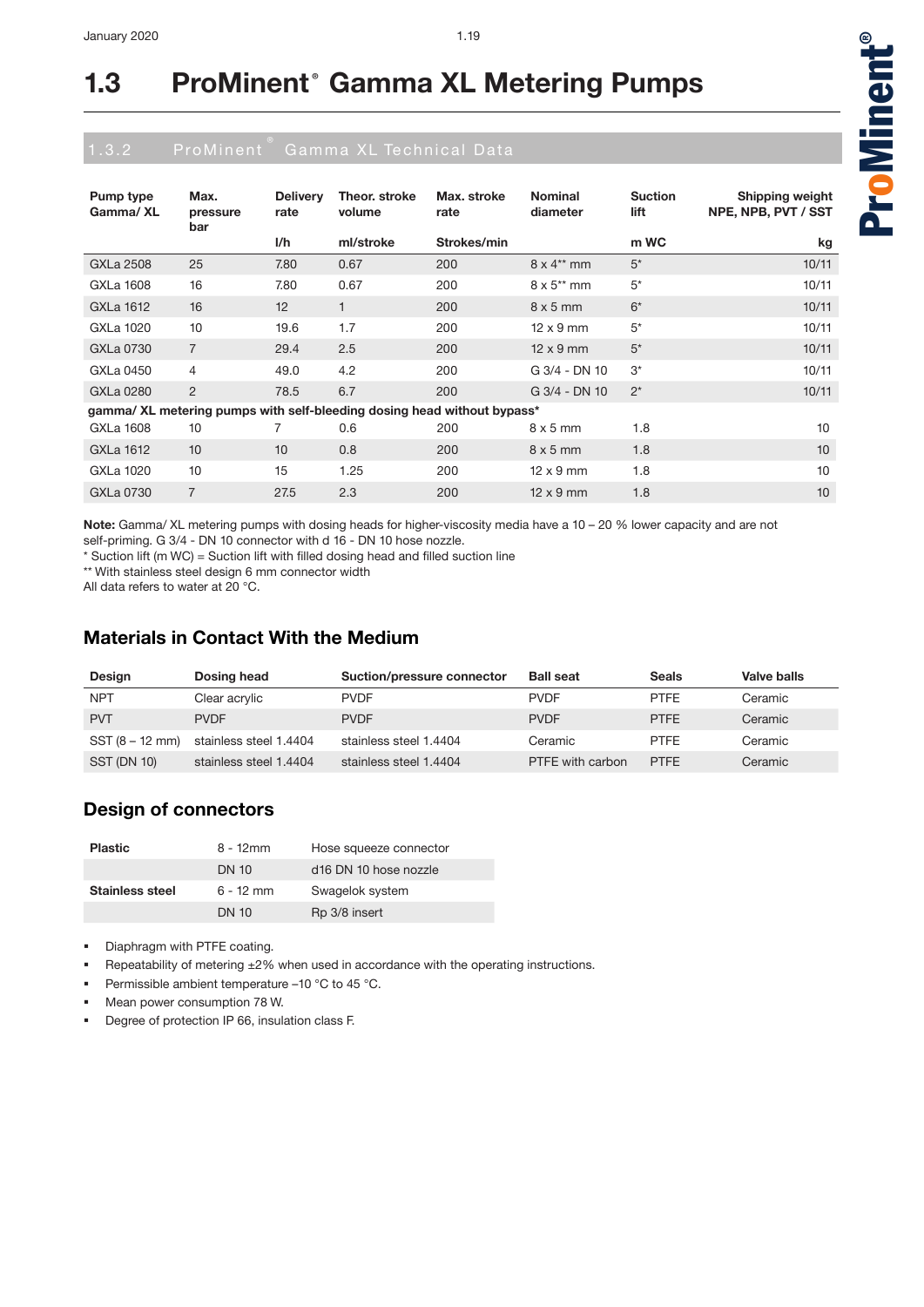

a<br>D

# **1.3 ProMinent® Gamma XL Metering Pumps**

| <b>GXLa Regional design</b>                  |   |                                      |                            |                                   |                                          |                                                                                                                                                       |                                                                                                                    |     |            |            |  |
|----------------------------------------------|---|--------------------------------------|----------------------------|-----------------------------------|------------------------------------------|-------------------------------------------------------------------------------------------------------------------------------------------------------|--------------------------------------------------------------------------------------------------------------------|-----|------------|------------|--|
| <b>EU Europe</b>                             |   |                                      |                            |                                   |                                          |                                                                                                                                                       |                                                                                                                    |     |            |            |  |
| <b>Type Capacity</b><br>2508<br>1608<br>1612 |   | bar<br>25<br>16<br>16                | l/h<br>7.80<br>7.80<br>12  | <b>NPB</b>                        | <b>PVT</b>                               | SST                                                                                                                                                   | bar                                                                                                                | I/h | <b>NPB</b> | <b>PVT</b> |  |
| 1020                                         |   | 10<br>Material of dosing head/valves | 19.6                       |                                   |                                          |                                                                                                                                                       |                                                                                                                    |     |            |            |  |
| PV                                           |   |                                      |                            | PVDF/PVDF, not for pump type 2508 |                                          |                                                                                                                                                       |                                                                                                                    |     |            |            |  |
| NP                                           |   |                                      |                            |                                   |                                          | Clear acrylic/PVC, only for pump types 2508, 1608, 1612, 1020 and 0730                                                                                |                                                                                                                    |     |            |            |  |
| SS                                           |   | stainless steel/stainless steel      |                            |                                   |                                          |                                                                                                                                                       |                                                                                                                    |     |            |            |  |
|                                              | Τ | Material of seals/diaphragm          | only with PV and SS        |                                   |                                          |                                                                                                                                                       |                                                                                                                    | PV  | SS         |            |  |
|                                              | F |                                      |                            |                                   | FDA-compliant design, only for PV and SS |                                                                                                                                                       |                                                                                                                    |     |            |            |  |
|                                              | B |                                      | VITON only with NP Heads   |                                   |                                          |                                                                                                                                                       |                                                                                                                    |     |            |            |  |
|                                              |   | 0                                    | Dosing head design         |                                   |                                          | without bleed valve, without valve spring, only with material TT and SS                                                                               |                                                                                                                    |     |            |            |  |
|                                              |   | $\mathbf{1}$                         |                            |                                   |                                          | without bleed valve, with valve spring, only with material TT and SS                                                                                  |                                                                                                                    |     |            |            |  |
|                                              |   | 2<br>3                               |                            |                                   |                                          | with bleed valve, without valve spring, only with material NP and PV<br>with bleed valve, with valve spring, only with material NP and PV             |                                                                                                                    |     |            |            |  |
|                                              |   | 4                                    |                            |                                   |                                          | HV design for higher-viscosity media, only for types 1608, 1612, 1020 and 0730                                                                        |                                                                                                                    |     |            |            |  |
|                                              |   |                                      | <b>Hydraulic connector</b> |                                   |                                          |                                                                                                                                                       |                                                                                                                    |     |            |            |  |
|                                              |   | 0<br>F                               |                            |                                   |                                          | Standard connection in line with technical data<br>Connector on discharge side for 8/4 hose, standard on suction side, only with material NP 2508 NPB |                                                                                                                    |     |            |            |  |
|                                              |   |                                      |                            | Diaphragm rupture indicator       |                                          |                                                                                                                                                       |                                                                                                                    |     |            |            |  |
|                                              |   |                                      | 0                          |                                   | without diaphragm rupture indicator      |                                                                                                                                                       |                                                                                                                    |     |            |            |  |
|                                              |   |                                      | 1                          |                                   |                                          | with diaphragm rupture indicator, optical sensor, electrical sensor                                                                                   |                                                                                                                    |     |            |            |  |
|                                              |   |                                      | Design<br>0                |                                   | Housing RAL 5003, cover RAL 2003         |                                                                                                                                                       |                                                                                                                    |     |            |            |  |
|                                              |   |                                      |                            | Logo                              |                                          |                                                                                                                                                       |                                                                                                                    |     |            |            |  |
|                                              |   |                                      |                            | 0                                 | with ProMinent <sup>®</sup> logo         |                                                                                                                                                       |                                                                                                                    |     |            |            |  |
|                                              |   |                                      |                            |                                   | <b>Electrical Connection</b>             |                                                                                                                                                       |                                                                                                                    |     |            |            |  |
|                                              |   |                                      |                            | U                                 |                                          | 100-230V ±10 %, 50/60 Hz                                                                                                                              |                                                                                                                    |     |            |            |  |
|                                              |   |                                      |                            |                                   | Cable and plug                           |                                                                                                                                                       |                                                                                                                    |     |            |            |  |
|                                              |   |                                      |                            |                                   | C 2 m Australian                         |                                                                                                                                                       |                                                                                                                    |     |            |            |  |
|                                              |   |                                      |                            |                                   |                                          | Relay, pre-set to                                                                                                                                     |                                                                                                                    |     |            |            |  |
|                                              |   |                                      |                            |                                   | 0<br>1                                   | no relay<br>1 x changeover contact 230 V – 8 A, fault indicating relay N/C                                                                            |                                                                                                                    |     |            |            |  |
|                                              |   |                                      |                            |                                   | 4<br>C                                   | 2 x N/O 24 V - 100 mA, fault indicating relay N/C + pacing relay<br>$1 \times N/O$ 24 V – 100 mA, fault indicating relay N/C + 4 – 20 mA output       |                                                                                                                    |     |            |            |  |
|                                              |   |                                      |                            |                                   | F.                                       | with automatic bleed valve, 230 V AC, not for pump type 2508                                                                                          |                                                                                                                    |     |            |            |  |
|                                              |   |                                      |                            |                                   | G                                        | with automatic bleed valve 24 V DC and relay output, not for pump type 2508<br><b>Accessories</b>                                                     |                                                                                                                    |     |            |            |  |
|                                              |   |                                      |                            |                                   | 0                                        | no accessories                                                                                                                                        |                                                                                                                    |     |            |            |  |
|                                              |   |                                      |                            |                                   | 1                                        | with foot and injection valve, 2 m suction line, 5 m discharge line                                                                                   |                                                                                                                    |     |            |            |  |
|                                              |   |                                      |                            |                                   |                                          | <b>Control version</b>                                                                                                                                |                                                                                                                    |     |            |            |  |
|                                              |   |                                      |                            |                                   |                                          | 0<br>3                                                                                                                                                | Manual + external contact with pulse control<br>Manual + external contact with pulse control + analogue 0/4 -20 mA |     |            |            |  |
|                                              |   |                                      |                            |                                   |                                          | as 3 + CANopen<br>C                                                                                                                                   |                                                                                                                    |     |            |            |  |
|                                              |   |                                      |                            |                                   |                                          | D<br>E                                                                                                                                                | as 3 + CANopen, Dulcomarine<br>as 3 + PROFINET <sup>®</sup> interface, M12                                         |     |            |            |  |
|                                              |   |                                      |                            |                                   |                                          | R                                                                                                                                                     | as 3 + PROFIBUS <sup>®</sup> interface, M12                                                                        |     |            |            |  |
|                                              |   |                                      |                            |                                   |                                          | Communication                                                                                                                                         |                                                                                                                    |     |            |            |  |
|                                              |   |                                      |                            |                                   |                                          | $\mathbf 0$<br>B<br>with Bluetooth                                                                                                                    | without interface                                                                                                  |     |            |            |  |
|                                              |   |                                      |                            |                                   |                                          | W                                                                                                                                                     | with Wi-Fi module                                                                                                  |     |            |            |  |
|                                              |   |                                      |                            |                                   |                                          |                                                                                                                                                       | Operating menu language                                                                                            |     |            |            |  |
|                                              |   |                                      |                            |                                   |                                          | EN                                                                                                                                                    | English                                                                                                            |     |            |            |  |